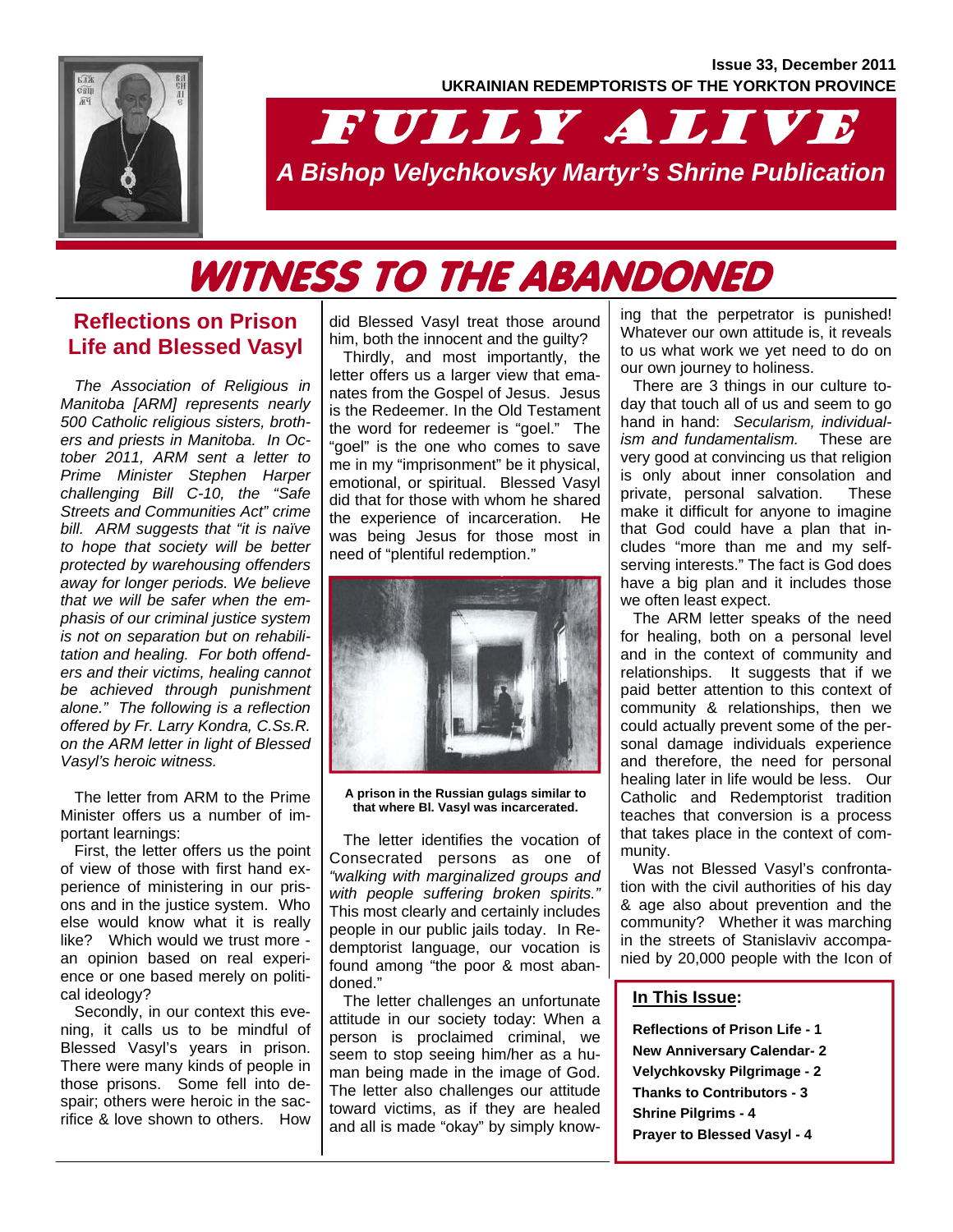

**Bl. Vasyl on death row in Kyiv** 

Our Mother of Perpetual Help or going face to face with the KGB, it represented a clash between 2 kingdoms: Atheistic communism & its injustices & inequalities and the Church and the values of God's kingdom it represents. Blessed Vasyl stood on the front lines to prevent the spread of atheism AND to defend a rich tradition of a faith community

that holds human dignity & freedom in high regard!

We are called to do the same in our own time and in our own place in new and creative ways appropriate for today!

Dorothy Day is someone else who has and continues to inspire me. She was the co-founder of the Catholic Worker movement. Dorothy spent much of her life among the poor in the inner cities of the United States. She is also being promoted for sainthood.

Here's what she says: *Whatever I had read as a child about the saints had thrilled me. I could see the nobility of giving one's life for the sick, the maimed, the leper. But there was another question in my mind. Why was so much done in remedying the evil instead of avoiding it in the first place? Where were the saints to try to change the social order, not just minister to the slaves, but to do away with slavery?*

In our North American culture today, it is more likely that the practise of charity or even religious ceremony will be met with indifference rather than persecution or martyrdom. However, asking the tough questions, like Dorothy did, that seek truth and justice stands a better chance of getting us into hot water… this is the road less travelled that leads to the clash of kingdoms today.

When members of our Redemptorist General Council came to visit us in the spring, they told our Provincial council that *the message* of Blessed Bishop and Martyr Vasyl's life is bigger and more important than his tomb. They said that our first task is *to be the instruments* through which Blessed Vasyl's life *speaks the gospel of Jesus* in today's world! A gospel that challenges the status quo & the ideologies of the day!

According to Pope John Paul II, not every holy person is made a saint; the important thing is to see if this holy person really speaks the gospel in today's age and in our case, in Canada & North America. Blessed Vasyl is not a gift simply to individuals but to a community. As a community we need to listen deeply, to pray, to read the signs of the times, to learn the language of our culture and then to articulate that message both in word and action.

### **NEW ANNIVERSARY SHRINE CALENDAR NEW ANNIVERSARY SHRINE CALENDAR**



2012 marks the 10th Anniversary of the Enshrinement of the holy relics of Bishop Vasyl Velychkovsky. To commemorate this milestone, the Shrine has produced a colorful 2012 calendar. Each month features a different important event in the Bl. Vasyl's life. It is also a church calendar following the Gregorian (New) calendar and includes the saint of the day and the readings. This calendar is available from the Shrine Office at a cost of \$6.00 plus shipping and handling. Please call 204-338-7321 or email: info@bvmartyrshrine.com

## **Inviting Young Adults: BL. VELYCHKOVSKY PILGRIMAGE TO UKRAINE 2012**

#### **August 20 - September 5**

Visit the cities and villages where Bl. Martyr Vasyl lived, worked and suffered . Some of the places we will be visiting are: Lviv, Ternopil, Ivano-Frankivsk, Kovel, Kamianetz Podilsk, Kyiv, the Carpathian Mountains, Zarvanytsia, Pochaiv, etc. On this pilgrimage we will have prayer services and hear stories of Blessed Vasyl's life as well as sight-seeing throughout Ukraine. **Cost is \$3600 CDN** which includes: flights from Winnipeg to Ukraine and back, bus travel in Ukraine, accommodations, meals and attractions. Travel/medical insurance not included. For more information contact by e-mail: bvshrine@mts.net or phone 204-338-7321. **Book as soon as possible** as space is limited to 16 pilgrims.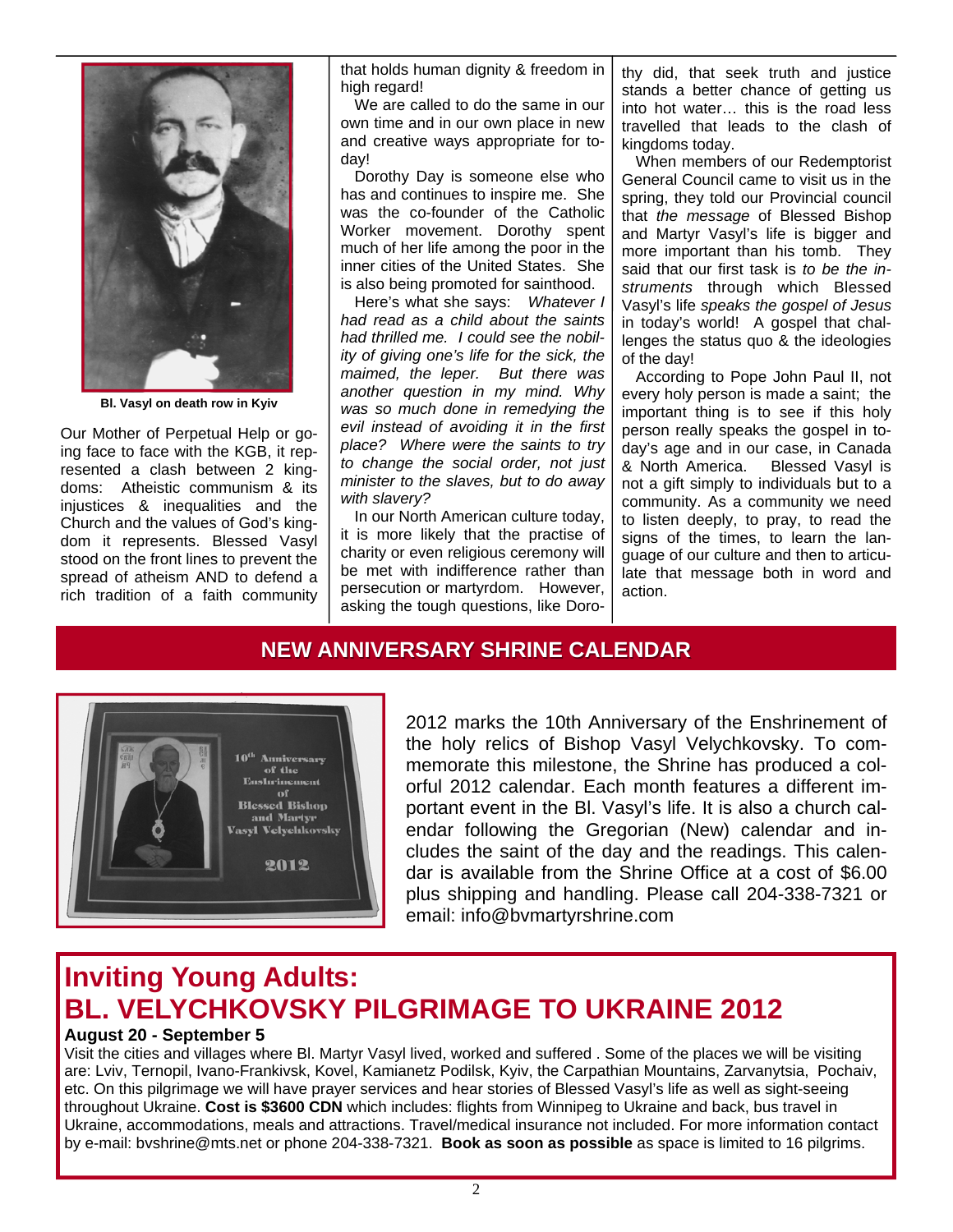## **THANK YOU!!!**

*Your generous donations make it possible for us to conduct our ministry at the Shrine and to promote the knowledge of Blessed Vasyl throughout the world. Thank you to all the contributors to the Bishop Velychkovsky Martyr's Shrine. May Blessed Vasyl bless each one of you.* 

*Contributions listed below are from September 1st until November 30th, 2011* 

#### **500+**

In memory of Hnat Pisiak, Pisiak parents, Zawada parents, & Michael Zawada  *Sophia Pisiak* 

#### **100+**

Vasilj & Eugenia Bartos William & Genevieve Berezny Folk Arts Council of Winnipeg Inc. David & Beverly Hudy Dan & Bella Kalenchuk K of C, St. Anne Council No. 10551 Bill & Lena Lapchuk Walter & Isabel Lukie Emil M. Maybo Mary Milos +Gerard & Regina Muench St. Anne Ukr. Cath. Church St. Basil's Ukr. Cath. Women's League St. Paul's High School Ukr. Cath. Brotherhood, St. Volodymyr Branch 302 Pauline Wuschenny

#### **<100**

Mark Cabanlong Paul & Adeline Carbotte Paul & Waltraud Chrunyk Ron & Evelyn Cinch Maureen Delorme Veronica Domingo Fr. Edward Evanko Frank & Agnes Feeney Brian Finn Anne Fontaine Fr. Rick Ginther Karen Goossen Wirlene Holowka Sofia Hull Mary Kokolski Cathy Kowbel Archbishop Albert LeGatt, D.D. Dr. Joseph Lozinsky Gary & Jan Lukie Jean Maksymchuk Muller Family Deanne Nichols Fred & Judy Odger Arlene Pickel Orest Pidwerbeski Maureen Polischuk Solito Roque Jean Rubel Mary Schabel Frank & Anne Shymko Iris Smellie Stanislawa Stasiewicz Jenny Swydnycky Oxana Tymchuk Dianne VanBavel

Maria Verrelli Ethel Welsh Harvey & Gloria Winn Louise Wood Syl Yurchak William & +Kathleen Zambrick

## **In Memory Of...**

Anna Baran & Eugenia Galysh  *Ivan and Oksana Galysh*  Julia Bielak  *Claudia Jaresh*  John Bjornson  *Nell Lypyrypa*  Citulski Family  *William and Linda Skromeda*  William Domitruk *Sonia Domitruk*  Linda Dudar  *Metro Lukie*  Fr. Yaroslaw Dybka, C.Ss.R.  *Steven and Mary Gregorish Augustus & Catherine Korchinsky*  Peter, Mary & Leonard Faseruk  *William J. Karlicki*  James Field  *Breanne & Jay Korban*  Gazdewich Family  *Anita Mykytiuk*  Anne Gutiw *Grace Lashyn*  Hladyshevsky Family  *Helen Hladyshevsky*  Lina Hretazy  *Rob and Tanis Atros Ronald and Paulette Sorobey*  Adam Huchko  *Jennie Huchko*  Andrew & Anne Hykawy  *Harold and Roseanne Baehnk*  Shirley Kalupar  *Stan Kalupar*  William Kalyniuk  *Mary Kalyniak*  Volodymira Kmyteka  *Tatiana Bednarsky*  Komarnicki & Symak familes *Michael & Ollie Komarnicki*  Michael Kucher & Maria *Mildred Kucher*  John Kupskay *Stephanie Kupskay*  Peter Litkowich  *Beverley Litkowich*  John & Mary MacIsaac  *E.M. MacIsaac*  Michael Mykytiuk  *Anita Mykytiuk* 

Onufrey Pekarsky  *Jean Hrechkosy Jeanne Hrechkosy Tom and Marlene Kraemer Glen and Anne LaTour*  Rosalia Pernarowski  *Greg and Mary Papinko*  Carol Pierre  *Joanna Mason*  Elizabeth Popowich *Stan & Luba Sirdar*  Bea & Peter Popovitch  *Peter and Glikeria Iwanuck*  John Romance  *Marissa Lorenzo*  Elizabeth Rorabeck  *Stan & Luba Sirdar*  James Rowan  *Leo & Rose Rowan*  Dr. Brian Shutiak  *Olga Shutiak*  Michael Robert Sidak  *Darlene Sidak*  John Skulski  *Stefanie Buzma*  Sloboda & Chelack families  *Terry and Gladys Sloboda*  Stoski & Wielgoz Family  *Casper and Violet Stoski*  Annie & Michael Yakiwchuk  *Fr. Nestor and Stella Yakiwchuk* 

#### **In Honour Of...**

 Joe & Shirley Lisowski  *Peter and Marlene Skrinski*  Fr. Bohdan Lukie  *Alexander and Olga Boychuk*  Fr. John Sianchuk  *Rick and Cynthia Bryant Orest and Margaret Fedorchuk Alexandra Fedoruk*  Rev. Protodeacon Stefan Tyrawski *Mary & Allen Marcinkow* 

#### **For the health of**

Kevin Kwasny *Helen S. Korban Joan Sikorsky*  Mechelle Munroe  *Yvonne Mason*  George O'Staff  *Orest and Margaret Fedorchuk*  Jim Zaborowski  *Alexander and Olga Boychuk* 

**Please consider Bishop Velychkovsky Martyr's Shrine when planning your estate. This will help to secure the future of this ministry. Thank you.**